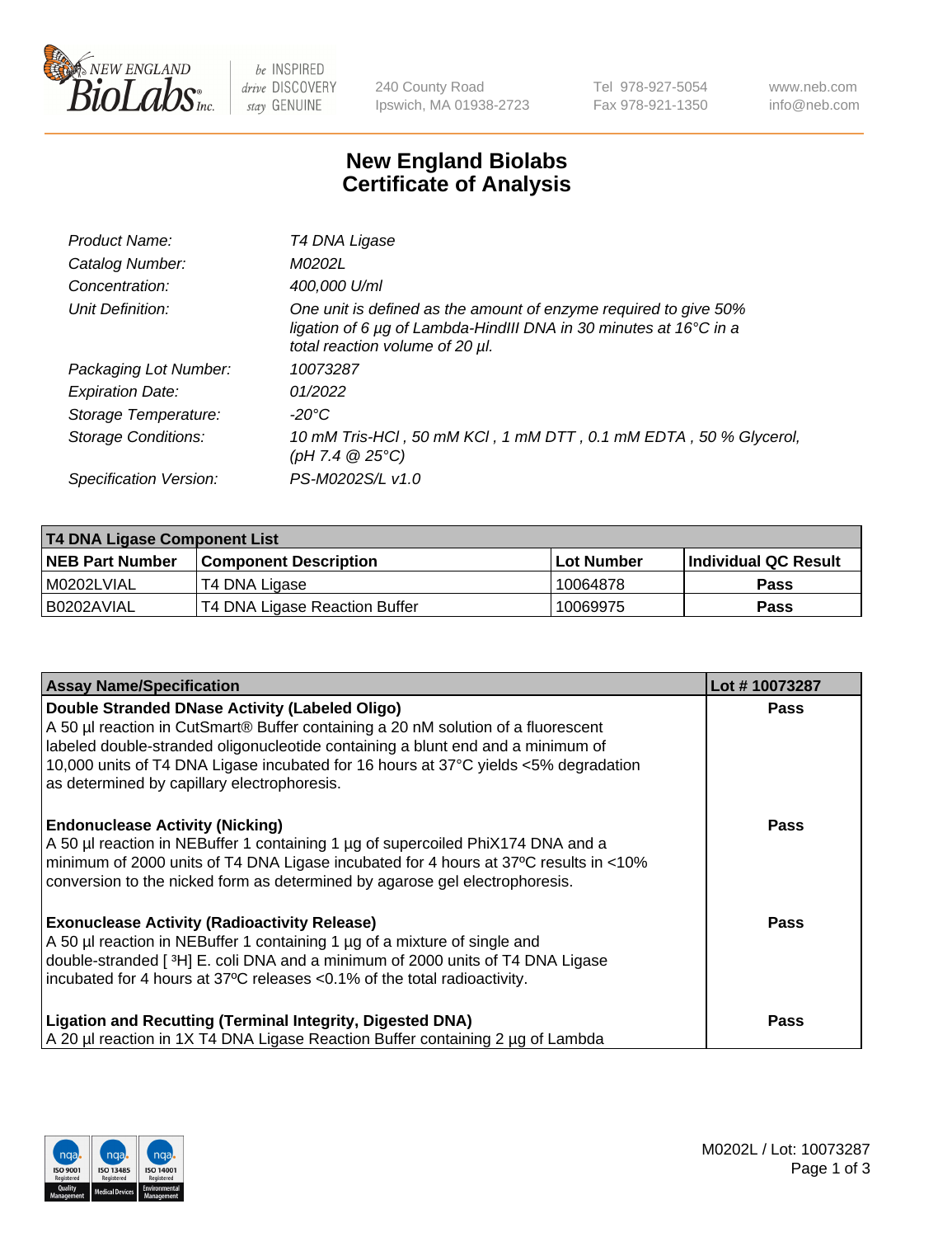

be INSPIRED drive DISCOVERY stay GENUINE

240 County Road Ipswich, MA 01938-2723 Tel 978-927-5054 Fax 978-921-1350

www.neb.com info@neb.com

| <b>Assay Name/Specification</b>                                                                                                                                                                                                                                                                                                                                                                             | Lot #10073287 |
|-------------------------------------------------------------------------------------------------------------------------------------------------------------------------------------------------------------------------------------------------------------------------------------------------------------------------------------------------------------------------------------------------------------|---------------|
| DNA-HindIII Digest and a minimum of 4000 units of T4 DNA Ligase incubated for 16<br>hours at 37°C results in >95% ligation of the DNA fragments as determined by agarose<br>gel electrophoresis. Of these ligated fragments, >95% can be recut with HindIII.                                                                                                                                                |               |
| <b>Non-Specific DNase Activity (16 Hour)</b><br>A 50 µl reaction in NEBuffer 1 containing 1 µg of CIP-treated Lambda-HindIII DNA and<br>a minimum of 2000 units of T4 DNA Ligase incubated for 16 hours at 37°C results in a<br>DNA pattern free of detectable nuclease degradation as determined by agarose gel<br>electrophoresis.                                                                        | <b>Pass</b>   |
| <b>Protein Concentration (A280)</b><br>The concentration of T4 DNA Ligase is 0.4 mg/ml +/- 10% as determined by UV<br>absorption at 280 nm. Protein concentration is determined by the Pace method using<br>the extinction coefficient of 57,675 and molecular weight of 55,292 daltons for T4<br>DNA Ligase (Pace, C.N. et al. (1995) Protein Sci., 4, 2411-2423).                                         | Pass          |
| <b>Protein Purity Assay (SDS-PAGE)</b><br>T4 DNA Ligase is ≥ 95% pure as determined by SDS-PAGE analysis using Coomassie Blue<br>detection.                                                                                                                                                                                                                                                                 | <b>Pass</b>   |
| qPCR DNA Contamination (E. coli Genomic)<br>A minimum of 2000 units of T4 DNA Ligase is screened for the presence of E. coli<br>genomic DNA using SYBR® Green qPCR with primers specific for the E. coli 16S rRNA<br>locus. Results are quantified using a standard curve generated from purified E. coli<br>genomic DNA. The measured level of E. coli genomic DNA contamination is ≤ 1 E. coli<br>genome. | <b>Pass</b>   |
| <b>RNase Activity (Extended Digestion)</b><br>A 10 µl reaction in NEBuffer 4 containing 40 ng of a 300 base single-stranded RNA<br>and a minimum of 1 µl of T4 DNA Ligase is incubated at 37°C. After incubation for 16<br>hours, >90% of the substrate RNA remains intact as determined by gel electrophoresis<br>using fluorescent detection.                                                             | <b>Pass</b>   |
| <b>Single Stranded DNase Activity (FAM-Labeled Oligo)</b><br>A 50 µl reaction in CutSmart® Buffer containing a 20 nM solution of a fluorescent<br>internal labeled oligonucleotide and a minimum of 10,000 units of T4 DNA Ligase<br>incubated for 16 hours at 37°C yields <5% degradation as determined by capillary<br>electrophoresis.                                                                   | Pass          |
| <b>DNase Activity (Labeled Oligo, 3' extension)</b><br>A 50 µl reaction in CutSmart® Buffer containing a 20 nM solution of a fluorescent<br>labeled double-stranded oligonucleotide containing a 3' extension and a minimum of<br>10,000 units of T4 DNA Ligase incubated for 16 hours at 37°C yields <5% degradation                                                                                       | Pass          |